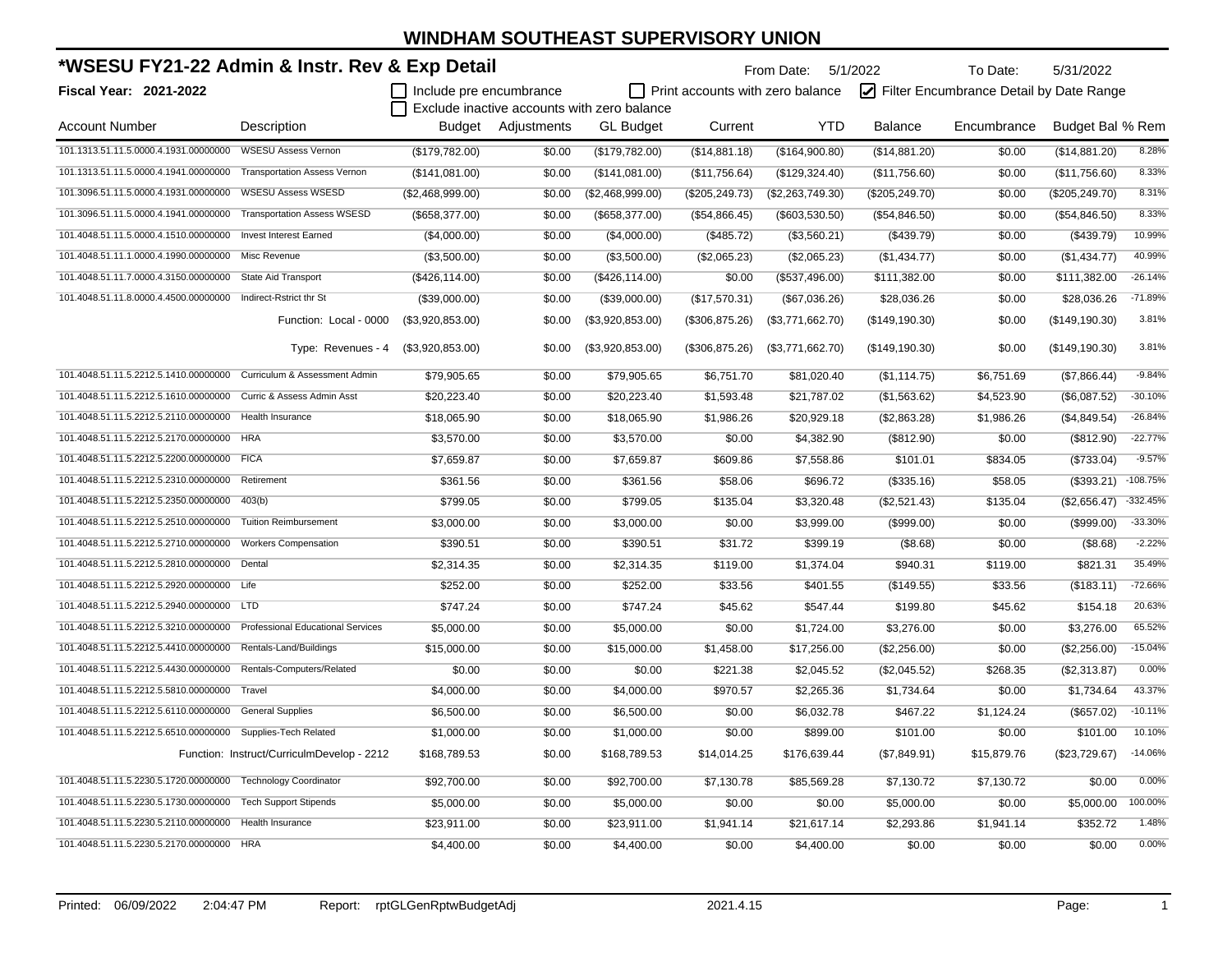| *WSESU FY21-22 Admin & Instr. Rev & Exp Detail                        |                                            |                         |                                             | From Date: 5/1/2022<br>To Date:<br>5/31/2022 |                                         |              |                |                                         |                  |           |
|-----------------------------------------------------------------------|--------------------------------------------|-------------------------|---------------------------------------------|----------------------------------------------|-----------------------------------------|--------------|----------------|-----------------------------------------|------------------|-----------|
| <b>Fiscal Year: 2021-2022</b>                                         |                                            | Include pre encumbrance |                                             |                                              | $\Box$ Print accounts with zero balance |              |                | Filter Encumbrance Detail by Date Range |                  |           |
|                                                                       |                                            |                         | Exclude inactive accounts with zero balance |                                              |                                         |              |                |                                         |                  |           |
| <b>Account Number</b>                                                 | Description                                |                         | Budget Adjustments                          | <b>GL</b> Budget                             | Current                                 | <b>YTD</b>   | <b>Balance</b> | Encumbrance                             | Budget Bal % Rem |           |
| 101.4048.51.11.5.2230.5.2200.00000000 FICA                            |                                            | \$7,474.07              | \$0.00                                      | \$7,474.07                                   | \$519.44                                | \$6,276.12   | \$1,197.95     | \$519.43                                | \$678.52         | 9.08%     |
| 101.4048.51.11.5.2230.5.2350.00000000                                 | 403(b)                                     | \$6,489.00              | \$0.00                                      | \$6,489.00                                   | \$338.72                                | \$7,706.40   | (\$1,217.40)   | \$338.71                                | (\$1,556.11)     | $-23.98%$ |
| 101.4048.51.11.5.2230.5.2710.00000000                                 | <b>Workers Compensation</b>                | \$385.80                | \$0.00                                      | \$385.80                                     | \$27.10                                 | \$332.30     | \$53.50        | \$0.00                                  | \$53.50          | 13.87%    |
| 101.4048.51.11.5.2230.5.2810.00000000                                 | Dental                                     | \$572.00                | \$0.00                                      | \$572.00                                     | \$44.00                                 | \$484.00     | \$88.00        | \$44.00                                 | \$44.00          | 7.69%     |
| 101.4048.51.11.5.2230.5.2920.00000000 Life                            |                                            | \$205.00                | \$0.00                                      | \$205.00                                     | \$15.68                                 | \$188.25     | \$16.75        | \$15.68                                 | \$1.07           | 0.52%     |
| 101.4048.51.11.5.2230.5.2940.00000000 LTD                             |                                            | \$530.24                | \$0.00                                      | \$530.24                                     | \$40.78                                 | \$489.36     | \$40.88        | \$40.78                                 | \$0.10           | 0.02%     |
| 101.4048.51.11.5.2230.5.4320.00000000                                 | <b>Technigy Repair/Maint</b>               | \$3,000.00              | \$0.00                                      | \$3,000.00                                   | \$0.00                                  | \$369.55     | \$2,630.45     | \$0.00                                  | \$2,630.45       | 87.68%    |
| 101.4048.51.11.5.2230.5.5360.00000000                                 | <b>Communications Tech Support</b>         | \$2,600.00              | \$0.00                                      | \$2,600.00                                   | \$0.00                                  | \$364.94     | \$2,235.06     | \$139.54                                | \$2,095.52       | 80.60%    |
| 101.4048.51.11.5.2230.5.5810.00000000                                 | <b>Travel Tech Support</b>                 | \$1,700.00              | \$0.00                                      | \$1,700.00                                   | \$0.00                                  | \$699.69     | \$1,000.31     | \$0.00                                  | \$1,000.31       | 58.84%    |
| 101.4048.51.11.5.2230.5.6110.00000000                                 | <b>General Supplies</b>                    | \$500.00                | \$0.00                                      | \$500.00                                     | \$0.00                                  | \$52.28      | \$447.72       | \$0.00                                  | \$447.72         | 89.54%    |
| 101.4048.51.11.5.2230.5.6510.00000000                                 | Supplies-Tech Related                      | \$13,200.00             | \$0.00                                      | \$13,200.00                                  | \$0.00                                  | \$8,063.89   | \$5,136.11     | \$1,299.00                              | \$3,837.11       | 29.07%    |
| 101.4048.51.11.5.2230.5.7340.00000000                                 | <b>Tech-Related Hardware</b>               | \$32,500.00             | \$0.00                                      | \$32,500.00                                  | \$0.00                                  | \$0.00       | \$32,500.00    | \$25,000.57                             | \$7,499.43       | 23.08%    |
|                                                                       | Function: Technology fr Instruct - 2230    | \$195,167.11            | \$0.00                                      | \$195,167.11                                 | \$10,057.64                             | \$136,613.20 | \$58,553.91    | \$36,469.57                             | \$22,084.34      | 11.32%    |
| 101.4048.51.11.5.2290.5.1720.00000000                                 | <b>Salary Diversity Coordinator</b>        | \$106,608.00            | \$0.00                                      | \$106,608.00                                 | \$5,585.24                              | \$57,553.13  | \$49,054.87    | \$16,755.60                             | \$32,299.27      | 30.30%    |
| 101.4048.51.11.5.2290.5.2110.00000000                                 | <b>Health Insurance</b>                    | \$14,878.00             | \$0.00                                      | \$14,878.00                                  | \$700.76                                | \$7,803.88   | \$7,074.12     | \$700.76                                | \$6,373.36       | 42.84%    |
| 101.4048.51.11.5.2290.5.2170.00000000 HRA                             |                                            | \$6,300.00              | \$0.00                                      | \$6,300.00                                   | \$0.00                                  | \$2,200.00   | \$4,100.00     | \$0.00                                  | \$4,100.00       | 65.08%    |
| 101.4048.51.11.5.2290.5.2200.00000000 FICA                            |                                            | \$8,155.00              | \$0.00                                      | \$8,155.00                                   | \$386.68                                | \$3,946.23   | \$4,208.77     | \$1,241.74                              | \$2,967.03       | 36.38%    |
| 101.4048.51.11.5.2290.5.2310.00000000 Retirement                      |                                            | \$4,873.00              | \$0.00                                      | \$4,873.00                                   | \$265.30                                | \$2,679.69   | \$2,193.31     | \$795.89                                | \$1,397.42       | 28.68%    |
| 101.4048.51.11.5.2290.5.2510.00000000 Tuition Reimbursement           |                                            | \$3,000.00              | \$0.00                                      | \$3,000.00                                   | \$0.00                                  | \$0.00       | \$3,000.00     | \$0.00                                  | \$3,000.00       | 100.00%   |
| 101.4048.51.11.5.2290.5.2710.00000000 Workers Compensation            |                                            | \$440.43                | \$0.00                                      | \$440.43                                     | \$21.22                                 | \$222.16     | \$218.27       | \$0.00                                  | \$218.27         | 49.56%    |
| 101.4048.51.11.5.2290.5.2810.00000000 Dental                          |                                            | \$528.00                | \$0.00                                      | \$528.00                                     | \$44.00                                 | \$484.00     | \$44.00        | \$44.00                                 | \$0.00           | 0.00%     |
| 101.4048.51.11.5.2290.5.2920.00000000 Life                            |                                            | \$135.00                | \$0.00                                      | \$135.00                                     | \$10.38                                 | \$122.86     | \$12.14        | \$10.38                                 | \$1.76           | 1.30%     |
| 101.4048.51.11.5.2290.5.2940.00000000 LTD                             |                                            | \$415.32                | \$0.00                                      | \$415.32                                     | \$31.94                                 | \$380.44     | \$34.88        | \$31.94                                 | \$2.94           | 0.71%     |
| 101.4048.51.11.5.2290.5.3210.00000000 Prof Educational Svcs Diversity |                                            | \$15,000.00             | \$0.00                                      | \$15,000.00                                  | \$75.00                                 | \$2,460.00   | \$12,540.00    | \$0.00                                  | \$12,540.00      | 83.60%    |
| 101.4048.51.11.5.2290.5.6110.00000000 General Supplies Diversity      |                                            | \$9,000.00              | \$0.00                                      | \$9,000.00                                   | \$4,533.30                              | \$8,154.99   | \$845.01       | \$7,258.04                              | (\$6,413.03)     | $-71.26%$ |
|                                                                       | Function: Othr Supp Srv-Instrct Stf - 2290 | \$169,332.75            | \$0.00                                      | \$169,332.75                                 | \$11,653.82                             | \$86,007.38  | \$83,325.37    | \$26,838.35                             | \$56,487.02      | 33.36%    |
| 101.4048.51.11.5.2311.5.6110.00000000 General Supplies SU Board       |                                            | \$1,100.00              | \$0.00                                      | \$1,100.00                                   | \$0.00                                  | \$408.54     | \$691.46       | \$0.00                                  | \$691.46         | 62.86%    |
|                                                                       | Function: Board of Education - 2311        | \$1,100.00              | \$0.00                                      | \$1,100.00                                   | \$0.00                                  | \$408.54     | \$691.46       | \$0.00                                  | \$691.46         | 62.86%    |
| 101.4048.51.11.5.2320.5.1410.00000000 Superintendent Administration   |                                            | \$150,000.00            | \$0.00                                      | \$150,000.00                                 | \$11,600.00                             | \$133,400.00 | \$16,600.00    | \$11,600.00                             | \$5,000.00       | 3.33%     |
| 101.4048.51.11.5.2320.5.1720.00000000 Executive Sec & Office Asst     |                                            | \$137,773.00            | \$0.00                                      | \$137,773.00                                 | \$10,859.40                             | \$133,075.44 | \$4,697.56     | \$10,796.77                             | (\$6,099.21)     | $-4.43%$  |
| 101.4048.51.11.5.2320.5.2110.00000000 Health Insurance                |                                            | \$32,423.00             | \$0.00                                      | \$32,423.00                                  | \$3,080.74                              | \$33,185.21  | (\$762.21)     | \$3,080.74                              | (\$3,842.95)     | $-11.85%$ |
| 101.4048.51.11.5.2320.5.2170.00000000                                 | <b>HRA</b>                                 | \$8,800.00              | \$0.00                                      | \$8,800.00                                   | \$0.00                                  | \$8,600.00   | \$200.00       | \$0.00                                  | \$200.00         | 2.27%     |
| 101.4048.51.11.5.2320.5.2200.00000000 FICA                            |                                            | \$22,014.64             | \$0.00                                      | \$22,014.64                                  | \$1,663.20                              | \$19,849.96  | \$2,164.68     | \$1,658.41                              | \$506.27         | 2.30%     |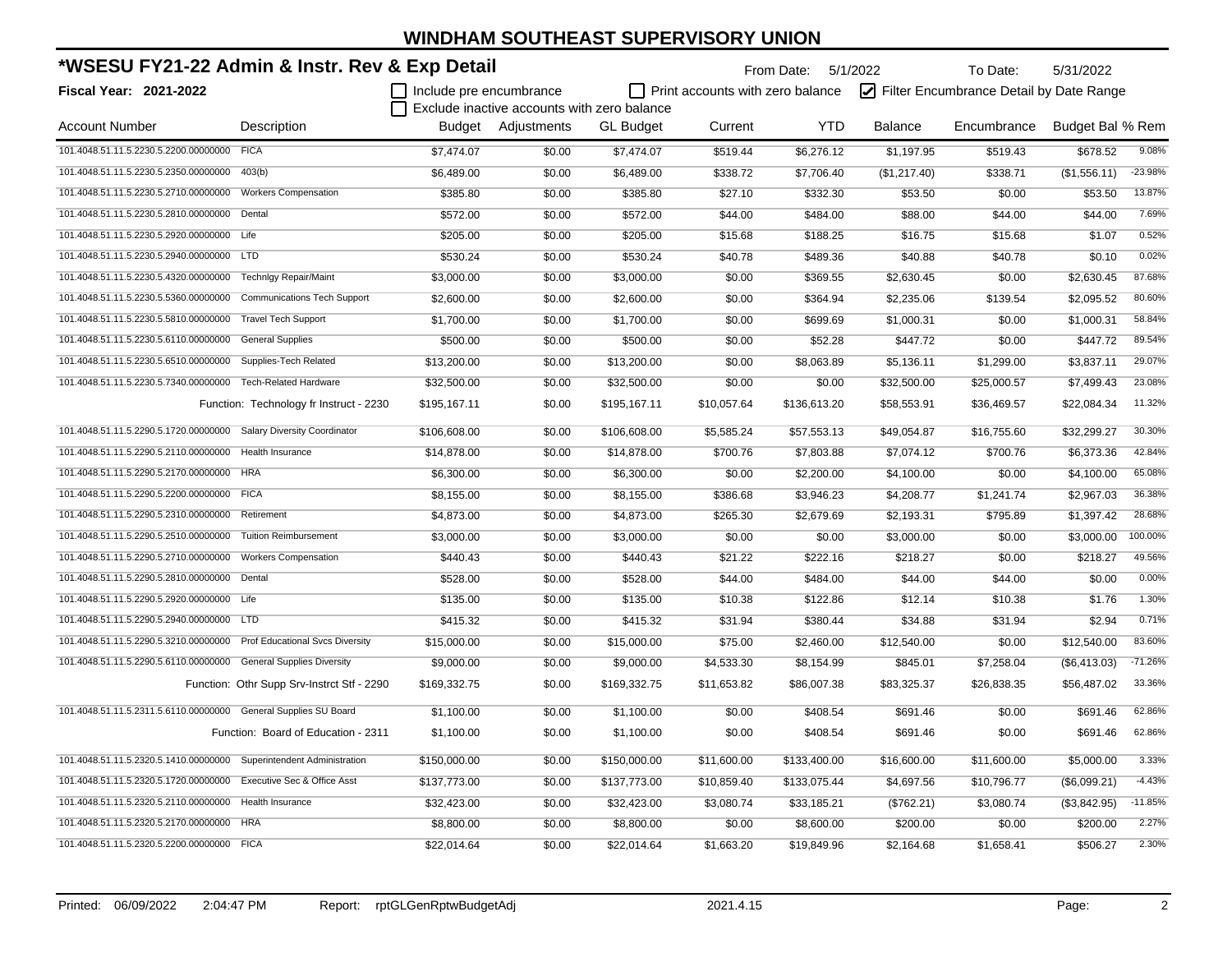| *WSESU FY21-22 Admin & Instr. Rev & Exp Detail             |                                                      |                         |                                             | From Date: 5/1/2022<br>To Date: |                                  |              |                |                                         | 5/31/2022        |           |  |
|------------------------------------------------------------|------------------------------------------------------|-------------------------|---------------------------------------------|---------------------------------|----------------------------------|--------------|----------------|-----------------------------------------|------------------|-----------|--|
| <b>Fiscal Year: 2021-2022</b>                              |                                                      | Include pre encumbrance | Exclude inactive accounts with zero balance |                                 | Print accounts with zero balance |              |                | Filter Encumbrance Detail by Date Range |                  |           |  |
| <b>Account Number</b>                                      | Description                                          |                         | <b>Budget</b> Adiustments                   | <b>GL Budget</b>                | Current                          | <b>YTD</b>   | <b>Balance</b> | Encumbrance                             | Budget Bal % Rem |           |  |
| 101.4048.51.11.5.2320.5.2310.00000000                      | Retirement                                           | \$2,116.51              | \$0.00                                      | \$2,116.51                      | \$172.26                         | \$1,916.72   | \$199.79       | \$172.26                                | \$27.53          | 1.30%     |  |
| 101.4048.51.11.5.2320.5.2350.00000000                      | 403(b)                                               | \$16,891.00             | \$0.00                                      | \$16,891.00                     | \$232.00                         | \$7,668.00   | \$9,223.00     | \$232.00                                | \$8,991.00       | 53.23%    |  |
| 101.4048.51.11.5.2320.5.2510.00000000                      | <b>Tuition Reimbursement</b>                         | \$3,825.00              | \$0.00                                      | \$3,825.00                      | \$0.00                           | \$0.00       | \$3,825.00     | \$0.00                                  | \$3,825.00       | 100.00%   |  |
| 101.4048.51.11.5.2320.5.2610.00000000                      | Unemployment Compensation                            | \$5,000.00              | \$0.00                                      | \$5,000.00                      | \$0.00                           | \$300.95     | \$4,699.05     | \$0.00                                  | \$4,699.05       | 93.98%    |  |
| 101.4048.51.11.5.2320.5.2710.00000000                      | <b>Workers Compensation</b>                          | \$1,151.09              | \$0.00                                      | \$1,151.09                      | \$85.35                          | \$1,034.27   | \$116.82       | \$0.00                                  | \$116.82         | 10.15%    |  |
| 101.4048.51.11.5.2320.5.2810.00000000                      | Dental                                               | \$1,144.00              | \$0.00                                      | \$1,144.00                      | \$184.00                         | \$1,954.00   | (\$810.00)     | \$184.00                                | (\$994.00)       | $-86.89%$ |  |
| 101.4048.51.11.5.2320.5.2920.00000000 Life                 |                                                      | \$1.008.00              | \$0.00                                      | \$1,008.00                      | \$78.44                          | \$917.92     | \$90.08        | \$78.44                                 | \$11.64          | 1.15%     |  |
| 101.4048.51.11.5.2320.5.2940.00000000 LTD                  |                                                      | \$1,583.43              | \$0.00                                      | \$1,583.43                      | \$128.12                         | \$1,486.18   | \$97.25        | \$128.12                                | (\$30.87)        | $-1.95%$  |  |
| 101.4048.51.11.5.2320.5.3410.00000000                      | Other Professnl Services Office of<br>Superintendent | \$46,000.00             | \$0.00                                      | \$46,000.00                     | \$39.00                          | \$15,604.00  | \$30,396.00    | \$310.00                                | \$30,086.00      | 65.40%    |  |
| 101.4048.51.11.5.2320.5.3420.00000000                      | <b>Auditing Services</b>                             | \$54,600.00             | \$0.00                                      | \$54,600.00                     | \$0.00                           | \$65,350.00  | (\$10,750.00)  | \$0.00                                  | (\$10,750.00)    | $-19.69%$ |  |
| 101.4048.51.11.5.2320.5.3430.00000000                      | Fingerprint Fees Office of                           | \$4,500.00              | \$0.00                                      | \$4,500.00                      | \$600.00                         | \$7,063.75   | (\$2,563.75)   | \$0.00                                  | (\$2,563.75)     | $-56.97%$ |  |
| 101.4048.51.11.5.2320.5.3510.00000000                      | Superintendent<br><b>Data Processing Services</b>    | \$35,000.00             | \$0.00                                      | \$35,000.00                     | \$0.00                           | \$34,839.99  | \$160.01       | \$0.00                                  | \$160.01         | 0.46%     |  |
| 101.4048.51.11.5.2320.5.4310.00000000                      | NonTechnIgy Repair/Maint                             | \$5,000.00              | \$0.00                                      | \$5,000.00                      | \$0.00                           | \$0.00       | \$5,000.00     | \$0.00                                  | \$5,000.00       | 100.00%   |  |
| 101.4048.51.11.5.2320.5.4410.00000000                      | Rentals-Land/Buildings                               | \$71,956.00             | \$0.00                                      | \$71,956.00                     | \$6,236.25                       | \$73,395.84  | (\$1,439.84)   | \$0.00                                  | (\$1,439.84)     | $-2.00%$  |  |
| 101.4048.51.11.5.2320.5.4430.00000000                      | Rentals-Computers/Related                            | \$20,000.00             | \$0.00                                      | \$20,000.00                     | \$927.45                         | \$17,550.38  | \$2,449.62     | \$1,087.46                              | \$1,362.16       | 6.81%     |  |
| 101.4048.51.11.5.2320.5.5210.00000000                      | Insurance (Not Emp Ben)                              | \$5,000.00              | \$0.00                                      | \$5,000.00                      | \$0.00                           | \$7,453.04   | (\$2,453.04)   | \$0.00                                  | (\$2,453.04)     | -49.06%   |  |
| 101.4048.51.11.5.2320.5.5310.00000000                      | Communications                                       | \$26,000.00             | \$0.00                                      | \$26,000.00                     | \$1,215.88                       | \$17,407.74  | \$8,592.26     | \$3,653.76                              | \$4,938.50       | 18.99%    |  |
| 101.4048.51.11.5.2320.5.5410.00000000                      | Advertising                                          | \$1,400.00              | \$0.00                                      | \$1,400.00                      | \$0.00                           | \$5,771.46   | (\$4,371.46)   | \$85.60                                 | (\$4,457.06)     | -318.36%  |  |
| 101.4048.51.11.5.2320.5.5510.00000000                      | <b>Printing and Binding</b>                          | \$13,500.00             | \$0.00                                      | \$13,500.00                     | \$0.00                           | \$3,254.71   | \$10,245.29    | \$0.00                                  | \$10,245.29      | 75.89%    |  |
| 101.4048.51.11.5.2320.5.5810.00000000                      | <b>Travel Office of Superintendent</b>               | \$12,000.00             | \$0.00                                      | \$12,000.00                     | \$0.00                           | \$1,018.52   | \$10,981.48    | \$0.00                                  | \$10,981.48      | 91.51%    |  |
| 101.4048.51.11.5.2320.5.6110.00000000                      | <b>General Supplies</b>                              | \$28,000.00             | \$0.00                                      | \$28,000.00                     | \$4,080.21                       | \$21,419.07  | \$6,580.93     | \$3,912.47                              | \$2,668.46       | 9.53%     |  |
| 101.4048.51.11.5.2320.5.6510.00000000                      | Supplies-Tech Related                                | \$9,000.00              | \$0.00                                      | \$9,000.00                      | \$0.00                           | \$14,102.93  | (\$5,102.93)   | \$0.00                                  | (\$5,102.93)     | $-56.70%$ |  |
| 101.4048.51.11.5.2320.5.8110.00000000                      | Dues and Fees - Staff                                | \$14,000.00             | \$0.00                                      | \$14,000.00                     | \$0.00                           | \$18,166.77  | (\$4,166.77)   | \$927.50                                | (\$5,094.27)     | $-36.39%$ |  |
|                                                            | Function: Exec Admin - 2320                          | \$729,685.67            | \$0.00                                      | \$729,685.67                    | \$41,182.30                      | \$645,786.85 | \$83,898.82    | \$37,907.53                             | \$45,991.29      | 6.30%     |  |
| 101.4048.51.11.5.2510.5.1410.00000000                      | <b>Business Administrator</b>                        | \$142,000.00            | \$0.00                                      | \$142,000.00                    | \$10,923.08                      | \$131,076.96 | \$10,923.04    | \$16,363.64                             | (\$5,440.60)     | $-3.83%$  |  |
| 101.4048.51.11.5.2510.5.1510.00000000                      | HR Director & Benefits Coord                         | \$152,100.00            | \$0.00                                      | \$152,100.00                    | \$11,700.00                      | \$140,400.00 | \$11,700.00    | \$11,700.00                             | \$0.00           | 0.00%     |  |
| 101.4048.51.11.5.2510.5.1720.00000000                      | Accounting, Payroll, AP, AR, Grants                  | \$476,817.45            | \$0.00                                      | \$476,817.45                    | \$36,739.00                      | \$441,841.61 | \$34,975.84    | \$36,778.78                             | (\$1,802.94)     | $-0.38%$  |  |
| 101.4048.51.11.5.2510.5.2110.00000000                      | Mgmt<br>Health Insurance                             | \$136,761.00            | \$0.00                                      | \$136,761.00                    | \$13,330.68                      | \$139,173.88 | (\$2,412.88)   | \$13,330.68                             | (\$15,743.56)    | $-11.51%$ |  |
| 101.4048.51.11.5.2510.5.2170.00000000                      | <b>HRA</b>                                           | \$35,000.00             | \$0.00                                      | \$35,000.00                     | \$0.00                           | \$31,637.10  | \$3,362.90     | \$0.00                                  | \$3,362.90       | 9.61%     |  |
| 101.4048.51.11.5.2510.5.2180.00000000 HSA                  |                                                      | \$0.00                  | \$0.00                                      | \$0.00                          | \$0.00                           | \$4,400.00   | (\$4,400.00)   | \$0.00                                  | (\$4,400.00)     | 0.00%     |  |
| 101.4048.51.11.5.2510.5.2200.00000000 FICA                 |                                                      | \$58,975.19             | \$0.00                                      | \$58,975.19                     | \$4,356.88                       | \$52,588.44  | \$6,386.75     | \$4,777.13                              | \$1,609.62       | 2.73%     |  |
| 101.4048.51.11.5.2510.5.2310.00000000                      | Retirement                                           | \$27,639.56             | \$0.00                                      | \$27,639.56                     | \$2,557.09                       | \$30,637.56  | (\$2,998.00)   | \$2,558.99                              | (\$5,556.99)     | $-20.11%$ |  |
| 101.4048.51.11.5.2510.5.2350.00000000                      | 403(b)                                               | \$29,831.61             | \$0.00                                      | \$29,831.61                     | \$1,386.36                       | \$27,582.46  | \$2,249.15     | \$1,386.37                              | \$862.78         | 2.89%     |  |
| 101.4048.51.11.5.2510.5.2710.00000000 Workers Compensation |                                                      | \$3,083.67              | \$0.00                                      | \$3,083.67                      | \$225.58                         | \$2,770.25   | \$313.42       | \$0.00                                  | \$313.42         | 10.16%    |  |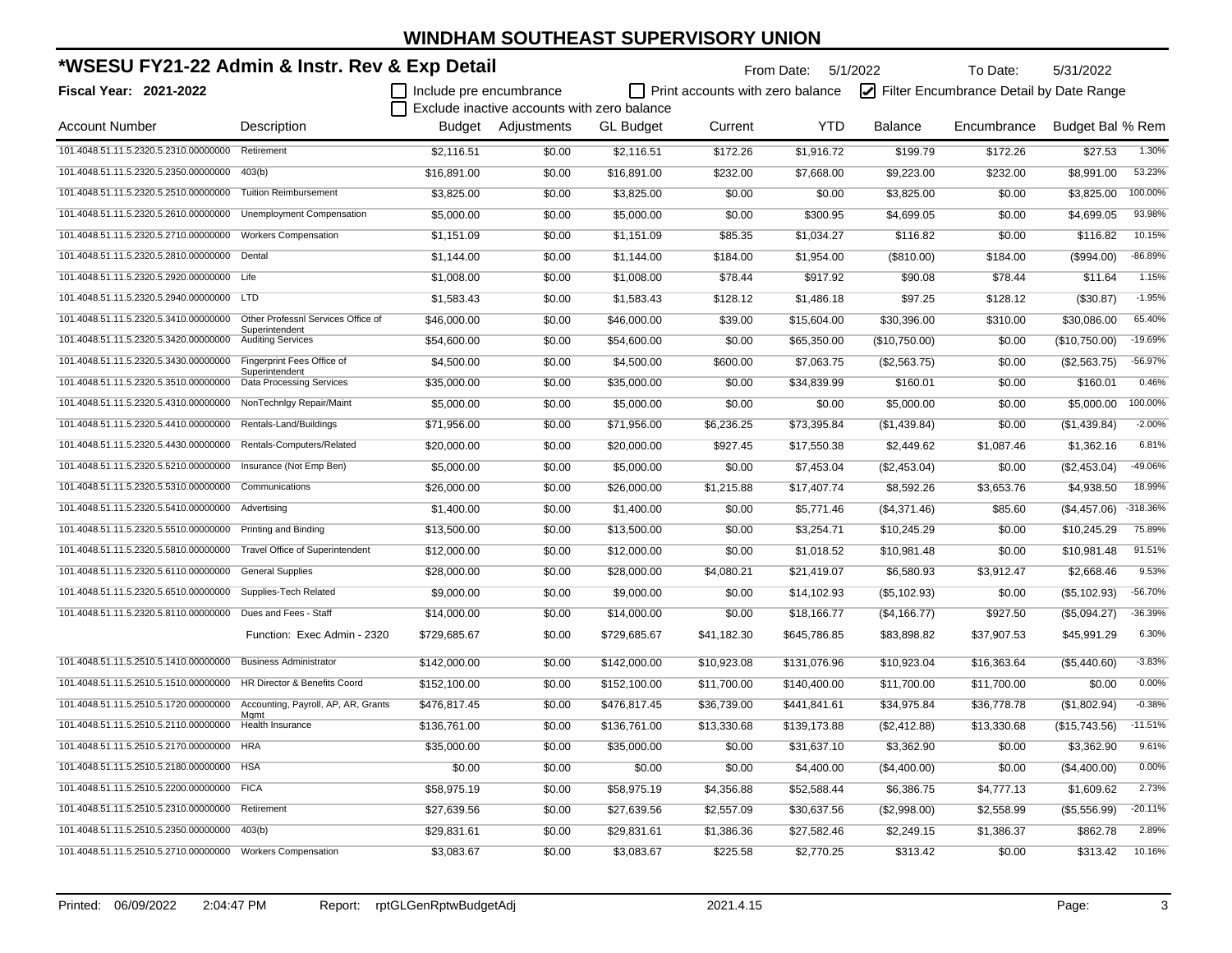| *WSESU FY21-22 Admin & Instr. Rev & Exp Detail                          |                                                |                                                                        |                    | From Date: 5/1/2022<br>To Date:<br>5/31/2022 |                                  |                |                |                                         |                  |           |
|-------------------------------------------------------------------------|------------------------------------------------|------------------------------------------------------------------------|--------------------|----------------------------------------------|----------------------------------|----------------|----------------|-----------------------------------------|------------------|-----------|
| <b>Fiscal Year: 2021-2022</b>                                           |                                                | Include pre encumbrance<br>Exclude inactive accounts with zero balance |                    |                                              | Print accounts with zero balance |                |                | Filter Encumbrance Detail by Date Range |                  |           |
| <b>Account Number</b>                                                   | Description                                    |                                                                        | Budget Adjustments | <b>GL Budget</b>                             | Current                          | <b>YTD</b>     | <b>Balance</b> | Encumbrance                             | Budget Bal % Rem |           |
| 101.4048.51.11.5.2510.5.2810.00000000                                   | Dental                                         | \$6,410.65                                                             | \$0.00             | \$6,410.65                                   | \$467.72                         | \$5,255.88     | \$1,154.77     | \$467.72                                | \$687.05         | 10.72%    |
| 101.4048.51.11.5.2510.5.2920.00000000                                   | Life                                           | \$2,454.00                                                             | \$0.00             | \$2,454.00                                   | \$195.72                         | \$2,349.09     | \$104.91       | \$195.72                                | (\$90.81)        | $-3.70%$  |
| 101.4048.51.11.5.2510.5.2940.00000000                                   | <b>LTD</b>                                     | \$4,384.92                                                             | \$0.00             | \$4,384.92                                   | \$339.52                         | \$4,068.52     | \$316.40       | \$339.75                                | (\$23.35)        | $-0.53%$  |
| 101.4048.51.11.5.2510.5.3210.00000000                                   | Prof Educ. Svs. Fiscal Services                | \$4,500.00                                                             | \$0.00             | \$4,500.00                                   | \$0.00                           | \$0.00         | \$4,500.00     | \$0.00                                  | \$4,500.00       | 100.00%   |
|                                                                         | Function: Fiscal Services - 2510               | \$1,079,958.05                                                         | \$0.00             | \$1,079,958.05                               | \$82,221.63                      | \$1,013,781.75 | \$66,176.30    | \$87,898.78                             | (\$21,722.48)    | $-2.01%$  |
| 101.4048.51.11.5.2610.5.1820.00000000                                   | Maintenance Svs WSESU                          | \$6,400.00                                                             | \$0.00             | \$6,400.00                                   | \$0.00                           | \$0.00         | \$6,400.00     | \$0.00                                  | \$6,400.00       | 100.00%   |
| 101.4048.51.11.5.2610.5.2200.00000000                                   | <b>FICA</b>                                    | \$489.60                                                               | \$0.00             | \$489.60                                     | \$0.00                           | \$0.00         | \$489.60       | \$0.00                                  | \$489.60         | 100.00%   |
| 101.4048.51.11.5.2610.5.2710.00000000                                   | <b>Workers Compensation</b>                    | \$199.80                                                               | \$0.00             | \$199.80                                     | \$0.00                           | \$0.00         | \$199.80       | \$0.00                                  | \$199.80         | 100.00%   |
| 101.4048.51.11.5.2610.5.4120.00000000                                   | Water & Sewer                                  | \$950.00                                                               | \$0.00             | \$950.00                                     | \$0.00                           | \$874.26       | \$75.74        | \$0.00                                  | \$75.74          | 7.97%     |
| 101.4048.51.11.5.2610.5.4210.00000000 Cleaning Services WSESU Office    |                                                | \$9,000.00                                                             | \$0.00             | \$9,000.00                                   | \$645.00                         | \$9,210.00     | (\$210.00)     | \$1,390.00                              | (\$1,600.00)     | $-17.78%$ |
| 101.4048.51.11.5.2610.5.4250.00000000 Trash & Recycling                 |                                                | \$2,800.00                                                             | \$0.00             | \$2,800.00                                   | \$260.00                         | \$2,579.00     | \$221.00       | \$505.00                                | (\$284.00)       | $-10.14%$ |
| 101.4048.51.11.5.2610.5.4310.00000000 NonTechnIgy Repair/Maint          |                                                | \$3,000.00                                                             | \$0.00             | \$3,000.00                                   | \$650.00                         | \$4,453.86     | (\$1,453.86)   | \$0.00                                  | (\$1,453.86)     | -48.46%   |
| 101.4048.51.11.5.2610.5.6110.00000000                                   | <b>General Supplies</b>                        | \$3,500.00                                                             | \$0.00             | \$3,500.00                                   | \$342.72                         | \$2,245.59     | \$1,254.41     | \$0.00                                  | \$1,254.41       | 35.84%    |
| 101.4048.51.11.5.2610.5.6220.00000000                                   | <b>Electricity WSESU Office</b>                | \$7,000.00                                                             | \$0.00             | \$7,000.00                                   | \$0.00                           | \$5,452.25     | \$1,547.75     | \$1,547.75                              | \$0.00           | 0.00%     |
| 101.4048.51.11.5.2610.5.6240.00000000                                   | Fuel Oil WSESU Office                          | \$3,400.00                                                             | \$0.00             | \$3,400.00                                   | \$0.00                           | \$3,993.57     | (\$593.57)     | \$6.43                                  | (\$600.00)       | $-17.65%$ |
|                                                                         | Function: Operation of Buildings - 2610        | \$36,739.40                                                            | \$0.00             | \$36,739.40                                  | \$1,897.72                       | \$28,808.53    | \$7,930.87     | \$3,449.18                              | \$4,481.69       | 12.20%    |
| 101.4048.51.11.5.2711.5.5190.00000000 Contracted Student Transport To   |                                                | \$1,225,572.00                                                         | \$0.00             | \$1,225,572.00                               | \$119,213.24                     | \$1,203,665.30 | \$21,906.70    | \$0.00                                  | \$21,906.70      | 1.79%     |
|                                                                         | From Sch<br>Function: Resident Students - 2711 | \$1,225,572.00                                                         | \$0.00             | \$1,225,572.00                               | \$119,213.24                     | \$1,203,665.30 | \$21,906.70    | \$0.00                                  | \$21,906.70      | 1.79%     |
| 101.4048.51.11.5.2720.5.5190.00000000 Monitoring Services               |                                                | \$45,000.00                                                            | \$0.00             | \$45,000.00                                  | \$10,605.40                      | \$53,027.00    | (\$8,027.00)   | \$0.00                                  | (\$8,027.00)     | $-17.84%$ |
|                                                                         | Function: Monitoring Services - 2720           | \$45,000.00                                                            | \$0.00             | \$45,000.00                                  | \$10,605.40                      | \$53,027.00    | (\$8,027.00)   | \$0.00                                  | (\$8,027.00)     | $-17.84%$ |
| 101.4048.51.41.5.1101.5.1110.00000000                                   | Teachers English Language                      | \$190,064.16                                                           | \$0.00             | \$190,064.16                                 | \$24,699.84                      | \$191,863.44   | (\$1,799.28)   | \$74,099.74                             | (\$75,899.02)    | $-39.93%$ |
| 101.4048.51.41.5.1101.5.1310.00000000                                   | Learner<br>Substitutes English Language        | \$500.00                                                               | \$0.00             | \$500.00                                     | \$0.00                           | \$605.00       | (\$105.00)     | \$220.00                                | (\$325.00)       | $-65.00%$ |
| 101.4048.51.41.5.1101.5.2110.00000000                                   | <b>Learner Teachers</b><br>Health Insurance    | \$33,117.00                                                            | \$0.00             | \$33,117.00                                  | \$5,362.82                       | \$53,201.68    | (\$20,084.68)  | \$5,362.82                              | (\$25,447.50)    | $-76.84%$ |
| 101.4048.51.41.5.1101.5.2170.00000000 HRA                               |                                                | \$8,400.00                                                             | \$0.00             | \$8,400.00                                   | \$0.00                           | \$11,550.00    | (\$3,150.00)   | \$0.00                                  | (\$3,150.00)     | $-37.50%$ |
| 101.4048.51.41.5.1101.5.2200.00000000 FICA                              |                                                | \$14,692.91                                                            | \$0.00             | \$14,692.91                                  | \$1,763.02                       | \$13,683.97    | \$1,008.94     | \$4,018.89                              | (\$3,009.95)     | $-20.49%$ |
| 101.4048.51.41.5.1101.5.2310.00000000                                   | Retirement                                     | \$0.00                                                                 | \$0.00             | \$0.00                                       | \$0.00                           | \$1,340.00     | (\$1,340.00)   | \$1,340.00                              | (\$2,680.00)     | 0.00%     |
| 101.4048.51.41.5.1101.5.2350.00000000                                   | 403(b)                                         | \$3,210.90                                                             | \$0.00             | \$3,210.90                                   | \$448.60                         | \$3,276.40     | (\$65.50)      | \$942.58                                | (\$1,008.08)     | $-31.40%$ |
| 101.4048.51.41.5.1101.5.2510.00000000                                   | <b>Tuition Reimbursement</b>                   | \$5,475.00                                                             | \$0.00             | \$5,475.00                                   | \$829.00                         | \$1,362.90     | \$4,112.10     | \$0.00                                  | \$4,112.10       | 75.11%    |
| 101.4048.51.41.5.1101.5.2710.00000000 Workers Compensation              |                                                | \$760.26                                                               | \$0.00             | \$760.26                                     | \$93.86                          | \$740.46       | \$19.80        | \$0.00                                  | \$19.80          | 2.60%     |
| 101.4048.51.41.5.1101.5.2810.00000000 Dental                            |                                                | \$3,500.00                                                             | \$0.00             | \$3,500.00                                   | \$676.00                         | \$3,652.00     | (\$152.00)     | \$412.00                                | (\$564.00)       | $-16.11%$ |
| 101.4048.51.41.5.1101.5.2920.00000000 Life                              |                                                | \$351.00                                                               | \$0.00             | \$351.00                                     | \$37.38                          | \$377.62       | (\$26.62)      | \$37.38                                 | (\$64.00)        | $-18.23%$ |
| 101.4048.51.41.5.1101.5.2940.00000000 LTD                               |                                                | \$1,087.16                                                             | \$0.00             | \$1,087.16                                   | \$141.26                         | \$1,228.08     | (\$140.92)     | \$141.26                                | (\$282.18)       | $-25.96%$ |
| 101.4048.51.41.5.1101.5.3210.00000000 Professional Educational Services |                                                | \$3,000.00                                                             | \$0.00             | \$3,000.00                                   | \$0.00                           | \$69.30        | \$2,930.70     | \$730.70                                | \$2,200.00       | 73.33%    |